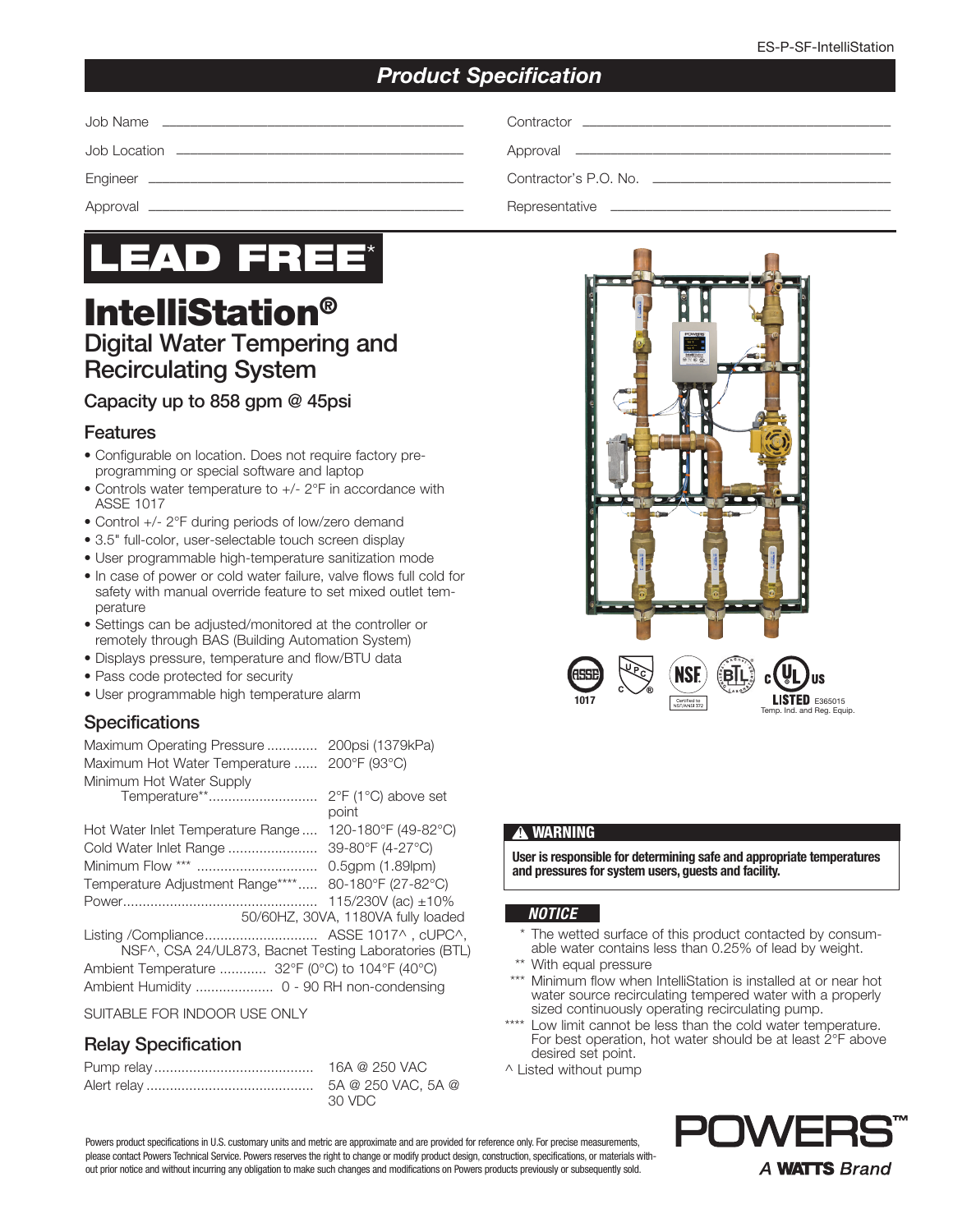## **Capacity**

| Flow Capacity at 50-50 Mixed Ratio |                            |         |             |            |              |           |           |            |  |
|------------------------------------|----------------------------|---------|-------------|------------|--------------|-----------|-----------|------------|--|
|                                    | Pressure Drop Across Valve |         |             |            |              |           |           |            |  |
| <b>Model</b>                       | Min. System                | $c_{v}$ | 5psi        | 10psi      | 20psi        | 30psi     | 45psi     | 50psi      |  |
|                                    | Draw+                      |         | $(34)$ kPa) | $(69$ kPa) | $(138)$ kPa) | (207 kPa) | (310 kPa) | (345 kPa)  |  |
| <b>LFIS150</b>                     | 0.5                        | 26.88   | 60 gpm      | 85 gpm     | $120$ apm    | $147$ gpm | $180$ gpm | $190$ qpm  |  |
|                                    |                            |         | 227 lpm     | 322 lpm    | 454 lpm      | 556 lpm   | 681 lpm   | 719 lpm    |  |
| LFIS200                            | 0.5                        | 42.70   | 96 gpm      | 135 qpm    | $191$ apm    | $234$ apm | $286$ gpm | 302 qpm    |  |
|                                    |                            |         | 363 lpm     | 511 lpm    | $723$ lpm    | 886 lpm   | 1083 lpm  | $1143$ lpm |  |
| LFIS150DV                          | 0.5                        | 53.57   | $120$ gpm   | $170$ gpm  | 240 gpm      | $294$ gpm | 360 qpm   | 380 gpm    |  |
|                                    |                            |         | 454 lpm     | 644 lpm    | 908 lpm      | 1113 lpm  | 1363 lpm  | 1439 lpm   |  |
| LFIS200DV                          | 0.5                        | 85.27   | $192$ gpm   | $270$ gpm  | 382 gpm      | $468$ qpm | 572 gpm   | $604$ gpm  |  |
|                                    |                            |         | 727 lpm     | $1022$ lpm | 1446 lpm     | 1772 lpm  | 2165 lpm  | 2286 lpm   |  |
| LFIS200TV                          | 0.5                        | 127.90  | $288$ gpm   | $405$ apm  | 573 gpm      | 702 qpm   | 858 gpm   | 906 qpm    |  |
|                                    |                            |         | 1090 lpm    | 1533 lpm   | 2169 lpm     | 2657 lpm  | 3248 lpm  | 3430 lpm   |  |

## **Dimensions**

## Single Valve IntelliStation

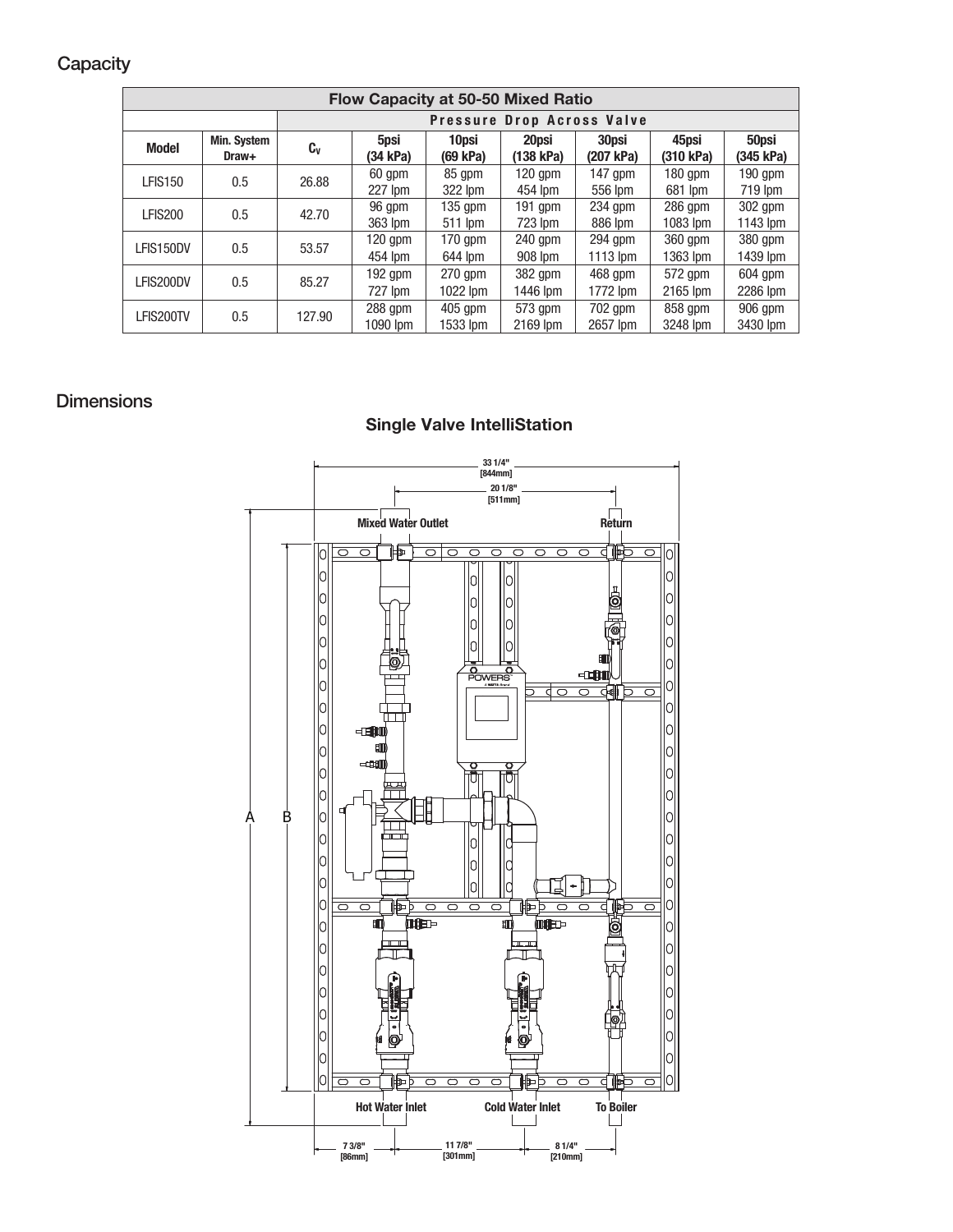### **Dimensions**



Triple Valve IntelliStation

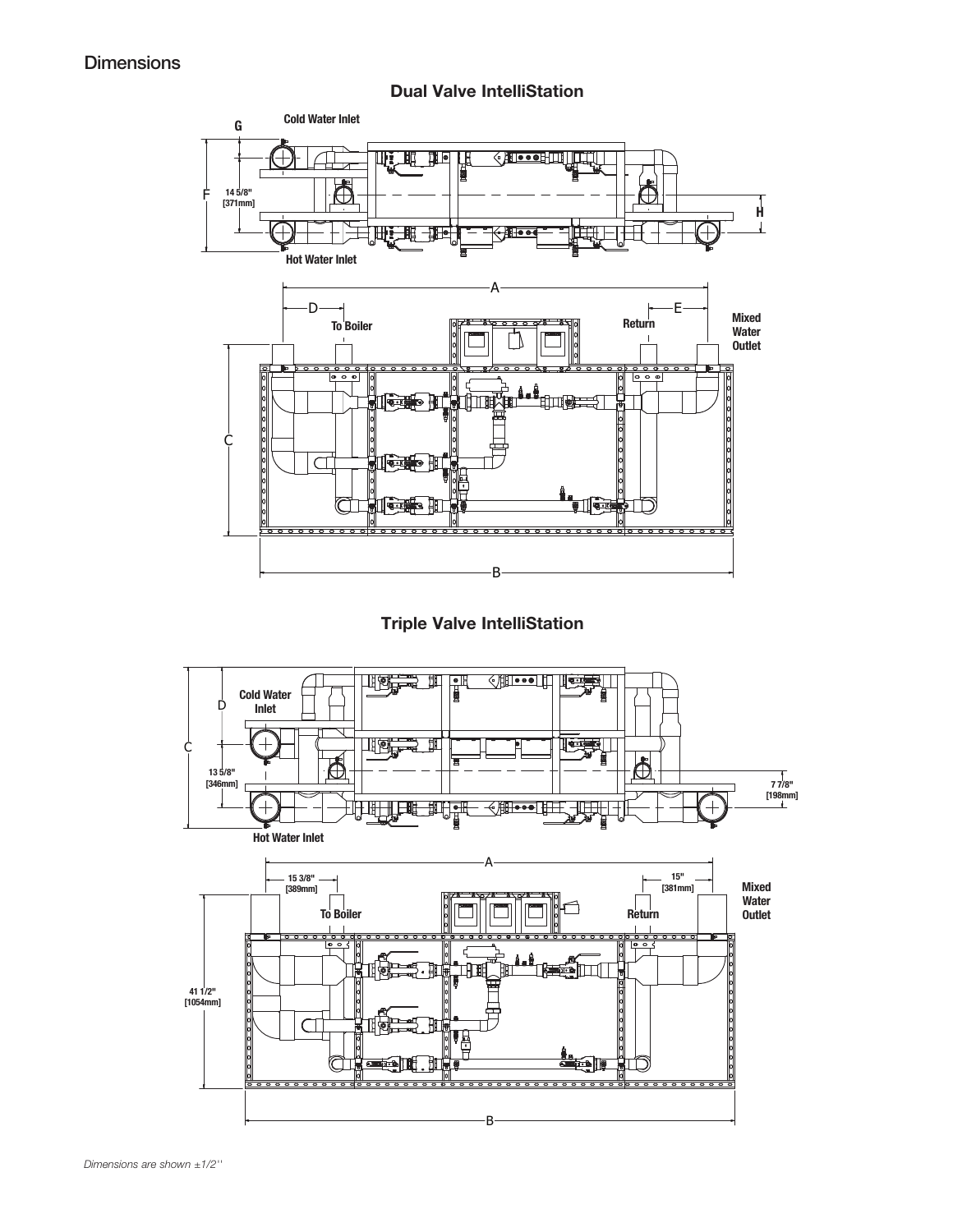## Single Valve

| <b>Model</b>  | <b>Inlets</b>           | Outlet                  | Return      | A                                         | в            |
|---------------|-------------------------|-------------------------|-------------|-------------------------------------------|--------------|
| LFIS150C00LP  | $2"$ (50mm)             | $2\frac{1}{2}$ " (63mm) | $1"$ (25mm) | 56 <sup>3</sup> / <sub>8</sub> " (1431mm) | 50" (1270mm) |
| LFIS150C0SLP+ | $2"$ (50mm)             | $2\frac{1}{2}$ " (63mm) | $1"$ (25mm) | 56 %" (1431mm)                            | 50" (1270mm) |
| LFIS150CF0LP  | $2"$ (50mm)             | $2\frac{1}{2}$ " (63mm) | $1"$ (25mm) | 781/ <sub>4</sub> " (1988mm)              | 72" (1829mm) |
| LFIS150CFSLP+ | $2"$ (50mm)             | $2\frac{1}{2}$ " (63mm) | $1"$ (25mm) | 781/4" (1988mm)                           | 72" (1829mm) |
| LFIS150F00LP  | $2"$ (50mm)             | $2\frac{1}{2}$ " (63mm) | $2"$ (50mm) | 56%" (1431mm)                             | 50" (1270mm) |
| LFIS150F0SLP+ | $2"$ (50mm)             | $2\frac{1}{2}$ " (63mm) | $2"$ (50mm) | 56%" (1431mm)                             | 50" (1270mm) |
| LFIS150FF0LP  | $2"$ (50mm)             | $2\frac{1}{2}$ " (63mm) | $2"$ (50mm) | 781/4" (1988mm)                           | 72" (1829mm) |
| LFIS150FFSLP+ | $2"$ (50mm)             | $2\frac{1}{2}$ " (63mm) | 2" (50mm)   | 781/4" (1988mm)                           | 72" (1829mm) |
| LFIS200C00LP  | $2\frac{1}{2}$ " (63mm) | $3''$ (75mm)            | $1"$ (25mm) | 63%" (1615mm)                             | 57" (1448mm) |
| LFIS200C0SLP+ | $2\frac{1}{2}$ " (63mm) | 3" (75mm)               | $1"$ (25mm) | 63%" (1615mm)                             | 57" (1448mm) |
| LFIS200CF0LP  | $2\frac{1}{2}$ " (63mm) | 3" (75mm)               | $1"$ (25mm) | 803/4" (2038mm)                           | 74" (1880mm) |
| LFIS200CFSLP+ | $2\frac{1}{2}$ " (63mm) | $3''$ (75mm)            | $1"$ (25mm) | 80 <sup>3</sup> / <sub>4</sub> " (2038mm) | 74" (1880mm) |
| LFIS200F00LP  | $2\frac{1}{2}$ " (63mm) | 3" (75mm)               | 2" (50mm)   | 63%" (1615mm)                             | 57" (1448mm) |
| LFIS200F0SLP+ | $2\frac{1}{2}$ " (63mm) | 3" (75mm)               | 2" (50mm)   | 63%" (1615mm)                             | 57" (1448mm) |
| LFIS200FF0LP  | $2\frac{1}{2}$ " (63mm) | $3''$ (75mm)            | 2" (50mm)   | 803/4" (2038mm)                           | 74" (1880mm) |
| LFIS200FFSLP+ | $2\frac{1}{2}$ " (63mm) | 3" (75mm)               | 2" (50mm)   | 80 <sup>3</sup> / <sub>4</sub> " (2038mm) | 74" (1880mm) |

*+Strainers ship loose and must be installed by a plumber at the job site*

## Dual Valve

| Model          | <b>Inlets</b> | Outlet  | <b>Return</b> | A                 | В                  | C                 | D         | Е                 | F                 | G                | н                           |
|----------------|---------------|---------|---------------|-------------------|--------------------|-------------------|-----------|-------------------|-------------------|------------------|-----------------------------|
| LFIS150DVH00LP | 4"            | 4"      | 3"            | 82%"              | 92"                | $37\%$ "          | $11\%$ "  | $11\frac{1}{2}$ " | $21\%$ "          | $3\%$ "          | $7\frac{1}{4}$ "            |
|                | (100mm)       | (100mm) | (75mm)        | (2099mm)          | (2337mm)           | (943mm)           | (301mm)   | (292mm)           | (555mm)           | (92mm)           | (184mm)                     |
| LFIS150DVH0SLP | 4"            | 4"      | 3"            | $90\%$ "          | 100"               | $37\frac{1}{8}$ " | $11\%$ "" | $11\frac{1}{2}$ " | $21\%$ "          | $3\%$ "          | $\frac{1}{4}$ <sup>11</sup> |
|                | (100mm)       | (100mm) | (75mm)        | (2302mm)          | (2540mm)           | (943mm)           | (301mm)   | (292mm)           | (555mm)           | (92mm)           | (184mm)                     |
| LFIS150DVHF0LP | 4"            | 4"      | 3"            | $104\%$ "         | $113\frac{3}{4}$ " | $37\frac{1}{8}$ " | $11\%$ "  | $11\frac{1}{2}$ " | $21\%$ "          | $3\%$ "          | $7^{1/4}$                   |
|                | (100mm)       | (100mm) | (75mm)        | (2651mm)          | (2889mm)           | (943mm)           | (301mm)   | (292mm)           | (555mm)           | (92mm)           | (184mm)                     |
| LFIS150DVHFSLP | 4"            | 4"      | 3"            | 112%"             | $121\frac{3}{4}$ " | $37\%$ "          | $11\%$ "  | $11\frac{1}{2}$ " | $21\%$ "          | $3\%$ "          | $7\frac{1}{4}$ "            |
|                | (100mm)       | (100mm) | (75mm)        | (2854mm)          | (3092mm)           | (943mm)           | (301mm)   | (292mm)           | (555mm)           | (92mm)           | (184mm)                     |
| LFIS200DVH00LP | 6"            | 6"      | 3"            | $91\frac{3}{4}$ " | 100"               | 413/4"            | 13"       | $13\frac{1}{2}$ " | $23\frac{1}{2}$ " | $4\frac{1}{2}$ " | $7\frac{3}{8}$ "            |
|                | (150mm)       | (150mm) | (75mm)        | (2330mm)          | (2540mm)           | (1060mm)          | (330mm)   | (344mm)           | (597mm)           | (114mm)          | (187mm)                     |
| LFIS200DVH0SLP | 6"            | 6"      | 3"            | 103"              | $111\frac{1}{4}$ " | 413/4"            | 13"       | $13\frac{1}{2}$ " | $23\frac{1}{2}$ " | $4\frac{1}{2}$ " | $7\frac{3}{8}$ "            |
|                | (150mm)       | (150mm) | (75mm)        | (2616mm)          | (2838mm)           | (1060mm)          | (330mm)   | (344mm)           | (597mm)           | (114mm)          | (187mm)                     |
| LFIS200DVHF0LP | 6"            | 6"      | 3"            | 1073/4"           | 116"               | 413/4"            | 13"       | $13\frac{1}{2}$ " | $23\frac{1}{2}$ " | $4\frac{1}{2}$ " | $7\frac{3}{8}$ "            |
|                | (150mm)       | (150mm) | (75mm)        | (2737mm)          | (2946mm)           | (1060mm)          | (330mm)   | (344mm)           | (597mm)           | (114mm)          | (187mm)                     |
| LFIS200DVHFSLP | 6"            | 6"      | 3"            | 121%"             | 130"               | 413/4"            | 13"       | $13\frac{1}{2}$ " | $23\frac{1}{2}$ " | $4\frac{1}{2}$ " | $7\%$ "                     |
|                | (150mm)       | (150mm) | (75mm)        | (3083mm)          | (3302mm)           | (1060mm)          | (330mm)   | (344mm)           | (597mm)           | (114mm)          | (187mm)                     |

## Triple Valve

| <b>Model</b>   | <b>Inlets</b> | <b>Outlet</b> | <b>Return</b> | А                  | В        | С                 | D        |
|----------------|---------------|---------------|---------------|--------------------|----------|-------------------|----------|
| LFIS200TVH00LP | 6"            | 6"            | 3"            | $95\frac{3}{4}$ "  | 105"     | $36\frac{1}{4}$ " | $18\%$ " |
|                | (150mm)       | (150mm)       | (75mm)        | (2432mm)           | (2667mm) | (921mm)           | (460mm)  |
| LFIS200TVH0SLP | 6"            | 6"            | 3"            | 107"               | 116 1/4" | $36\frac{1}{4}$ " | $18\%$ " |
|                | (150mm)       | (150mm)       | (75mm)        | (22718mm)          | (2953mm) | (921 mm)          | (460mm)  |
| LFIS200TVHF0LP | 6"            | 6"            | 3"            | $111\frac{3}{4}$ " | 121"     | $36\frac{1}{4}$ " | $18\%$ " |
|                | (150mm)       | (150mm)       | (75mm)        | (2838mm)           | (3073mm) | (921mm)           | (460mm)  |
| LFIS200TVHFSLP | 6"            | 6"            | 3"            | 123¾"              | 133"     | $36\frac{1}{4}$ " | $18\%$ " |
|                | (150mm)       | (150mm)       | (75mm)        | (2143mm)           | (3143mm) | (921mm)           | (460mm)  |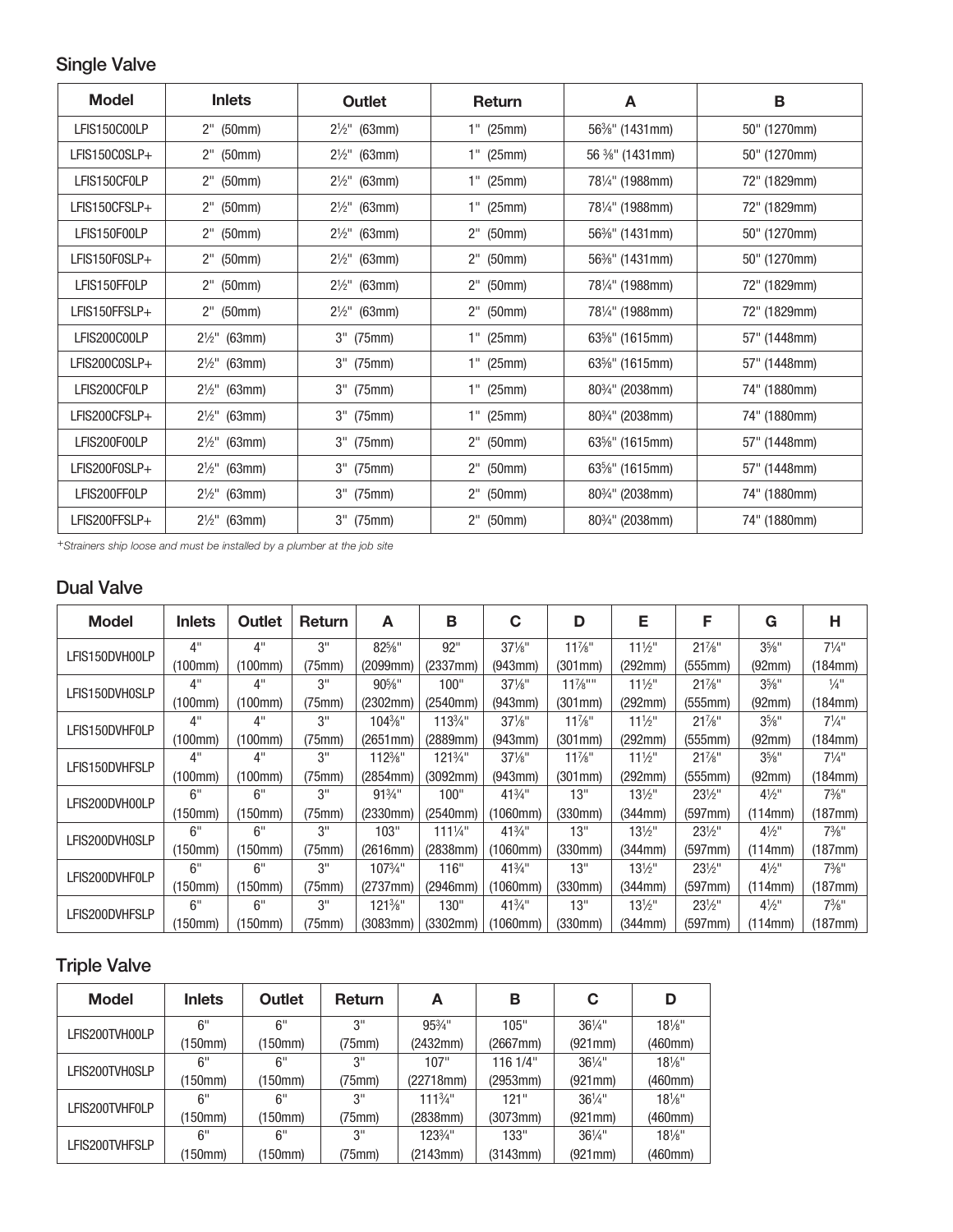### Ordering Information Standard Capacity

| <b>Standard Capacity</b> |                         |                         |                   |  |
|--------------------------|-------------------------|-------------------------|-------------------|--|
|                          |                         |                         |                   |  |
| <b>Valve</b>             | Inlets (in)             | Outlet (in)             | <b>Order Code</b> |  |
| <b>LFIS150</b>           | $2"$ (50mm)             | $2\frac{1}{2}$ " (63mm) | <b>LFIS150</b>    |  |
| <b>LFIS200</b>           | $2\frac{1}{2}$ " (63mm) | $3''$ (75mm)            | <b>LFIS200</b>    |  |
| <b>Return Pipe Size</b>  |                         |                         |                   |  |
| 1"                       |                         |                         | $\mathbb{C}$      |  |
| 2 <sup>11</sup>          |                         |                         | F                 |  |
| <b>Flow/BTU Package</b>  |                         |                         |                   |  |
| None                     |                         |                         | $\boldsymbol{0}$  |  |
| Flow/BTU Package         |                         |                         | F                 |  |
| Strainers <sup>+</sup>   |                         |                         |                   |  |
| None                     |                         |                         | 0                 |  |
| On inlets                |                         |                         | S                 |  |
| Pump                     |                         |                         |                   |  |
| Less Pump                |                         |                         | LP                |  |
| Pump Assigned by Factory |                         |                         | $\qquad \qquad -$ |  |

#### Must Provide Following Pump Information to Factory to Select the Pump:

| <b>Pump Manufacturer:</b> |                                                     |
|---------------------------|-----------------------------------------------------|
| Their Part/Model #        |                                                     |
| System Head Loss          |                                                     |
|                           | Required Flow to Maintain Recirculating Temperature |

*+Strainers ship loose and must be installed by a plumber at the job site*

#### **High Capacity**

| Valve                                                         | <b>Inlets</b>                          | Outlet                                     | <b>Order Code</b>                   |  |
|---------------------------------------------------------------|----------------------------------------|--------------------------------------------|-------------------------------------|--|
| LFIS150/LFIS150<br>LFIS200/LFIS200<br>LFIS200/LFIS200/LFIS200 | 4" (100mm)<br>6" (150mm)<br>6" (150mm) | 4" (100mm)<br>$6"$ (150mm)<br>$6"$ (150mm) | LFIS150DV<br>LFIS200DV<br>LFIS200TV |  |
| <b>Return Pipe Size</b><br>3"                                 |                                        |                                            | $\sf H$                             |  |
| <b>Flow/BTU Package</b><br>None<br>Flow/BTU Package           |                                        |                                            | $\boldsymbol{0}$<br>F               |  |
| <b>Strainers</b><br>None<br>On inlets                         |                                        |                                            | $\boldsymbol{0}$<br>S               |  |
| Pump<br>Less Pump<br>Pump Assigned by Factory                 |                                        |                                            | LP<br>$\qquad \qquad -$             |  |

#### Must Provide Following Pump Information to Factory to Select the Pump:

| <b>Pump Manufacturer:</b>                           | the control of the control of the |  |
|-----------------------------------------------------|-----------------------------------|--|
| Their Part/Model #                                  |                                   |  |
| System Head Loss                                    |                                   |  |
| Required Flow to Maintain Recirculating Temperature |                                   |  |